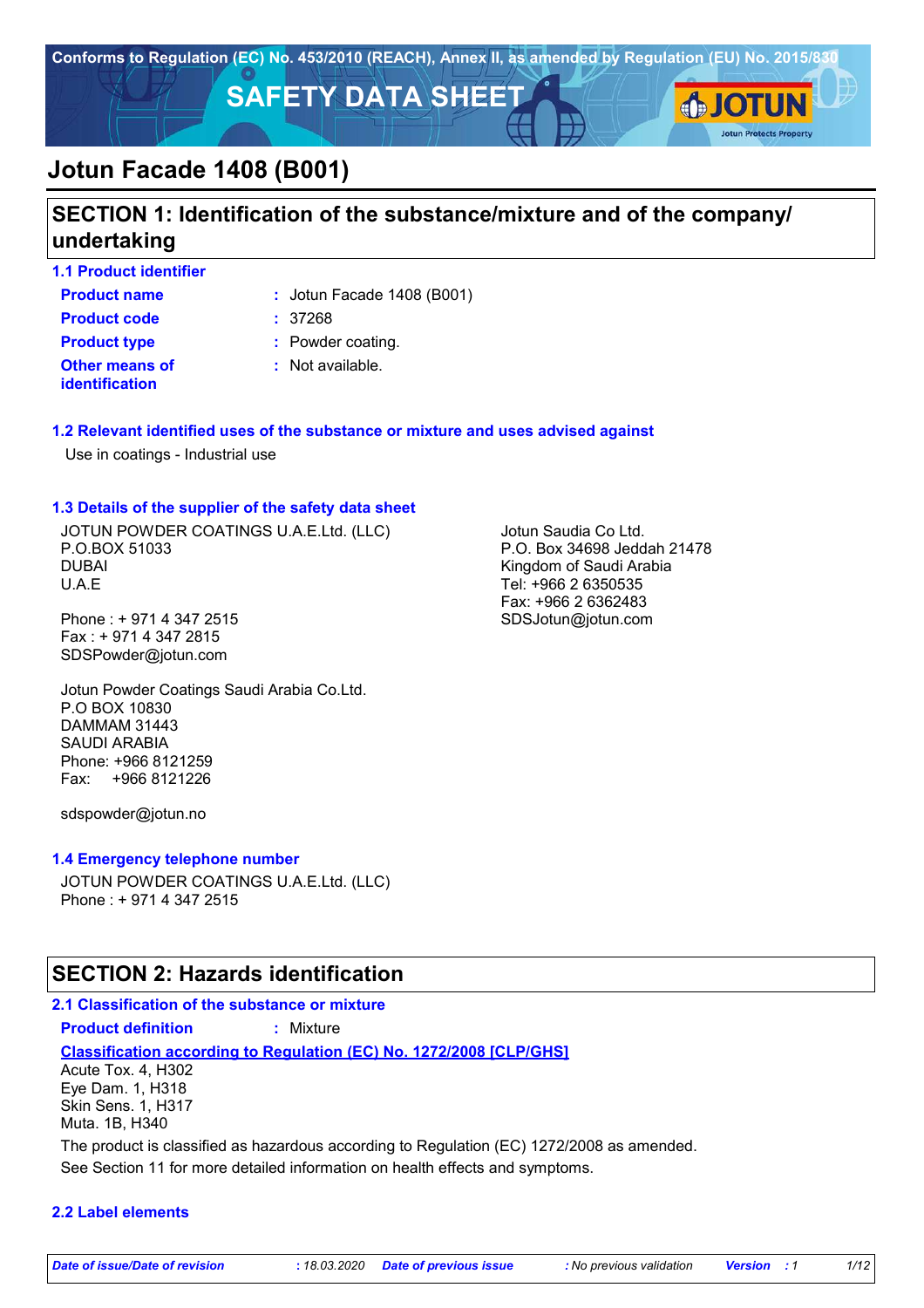# **SECTION 2: Hazards identification**

| <b>Signal word</b>                                                                                                                                              | Danger.                                                                                                                                                                                                                                                                                      |
|-----------------------------------------------------------------------------------------------------------------------------------------------------------------|----------------------------------------------------------------------------------------------------------------------------------------------------------------------------------------------------------------------------------------------------------------------------------------------|
| <b>Hazard statements</b>                                                                                                                                        | H302 - Harmful if swallowed.<br>H318 - Causes serious eye damage.<br>H317 - May cause an allergic skin reaction.<br>H340 - May cause genetic defects.                                                                                                                                        |
| <b>Precautionary statements</b>                                                                                                                                 |                                                                                                                                                                                                                                                                                              |
| <b>General</b>                                                                                                                                                  | : Not applicable.                                                                                                                                                                                                                                                                            |
| <b>Prevention</b>                                                                                                                                               | : P201 - Obtain special instructions before use.<br>P280 - Wear protective gloves. Wear eye or face protection. Wear protective<br>clothing.                                                                                                                                                 |
| <b>Response</b>                                                                                                                                                 | P333 + P313 - If skin irritation or rash occurs: Get medical attention.<br>P305 + P351 + P338 + P310 - IF IN EYES: Rinse cautiously with water for several<br>minutes. Remove contact lenses, if present and easy to do. Continue rinsing.<br>Immediately call a POISON CENTER or physician. |
| <b>Storage</b>                                                                                                                                                  | : P405 - Store locked up.                                                                                                                                                                                                                                                                    |
| <b>Disposal</b>                                                                                                                                                 | : P501 - Dispose of contents and container in accordance with all local, regional,<br>national and international regulations.                                                                                                                                                                |
| <b>Hazardous ingredients</b>                                                                                                                                    | $: 1,3,5$ -tris(oxiranylmethyl)-1,3,5-triazine-2,4,6(1h,3h,5h)-trione<br>N,N,N,N-tetrakis(4,6-bis(butyl-(N-methyl-2,2,6,6-tetramethylpiperidin-4-yl)amino)<br>triazin-2-yl)-4,7-diazadecane-1,10-diamine                                                                                     |
| <b>Supplemental label</b><br>elements                                                                                                                           | : Not applicable.                                                                                                                                                                                                                                                                            |
| <b>Annex XVII - Restrictions</b><br>on the manufacture,<br>placing on the market and<br>use of certain dangerous<br>substances, mixtures and<br><b>articles</b> | : Restricted to professional users.                                                                                                                                                                                                                                                          |
| <b>Special packaging requirements</b>                                                                                                                           |                                                                                                                                                                                                                                                                                              |
| <b>Containers to be fitted</b><br>with child-resistant<br>fastenings                                                                                            | : Not applicable.                                                                                                                                                                                                                                                                            |
| Tactile warning of danger : Not applicable.                                                                                                                     |                                                                                                                                                                                                                                                                                              |

#### **2.3 Other hazards**

**Other hazards which do : not result in classification** : None known.

# **SECTION 3: Composition/information on ingredients**

| <b>Product/ingredient name</b>                                       | <b>Identifiers</b>                                                                       | <b>Weight %</b> | <b>Regulation (EC) No.</b><br>1272/2008 [CLP]                                                                                                      | <b>Type</b> |
|----------------------------------------------------------------------|------------------------------------------------------------------------------------------|-----------------|----------------------------------------------------------------------------------------------------------------------------------------------------|-------------|
| 1,3,5-tris(oxiranylmethyl)-1,3,<br>5-triazine-2,4,6(1h,3h,5h)-trione | REACH #:<br>01-2119449817-25<br>EC: $219-514-3$<br>CAS: 2451-62-9<br>Index: 615-021-00-6 | ~10             | Acute Tox. 3, H301<br>Acute Tox. 3, H331<br>Eye Dam. 1, H318<br>Skin Sens. 1, H317<br>Muta. 1B, H340<br>STOT RE 2, H373<br>Aquatic Chronic 3, H412 | $[1]$       |
| $N, N, N$ -tetrakis $(4, 6$ -bis $(buty)-(N-$                        | EC: 401-990-0                                                                            | <1              | Skin Sens. 1, H317                                                                                                                                 | $[1]$       |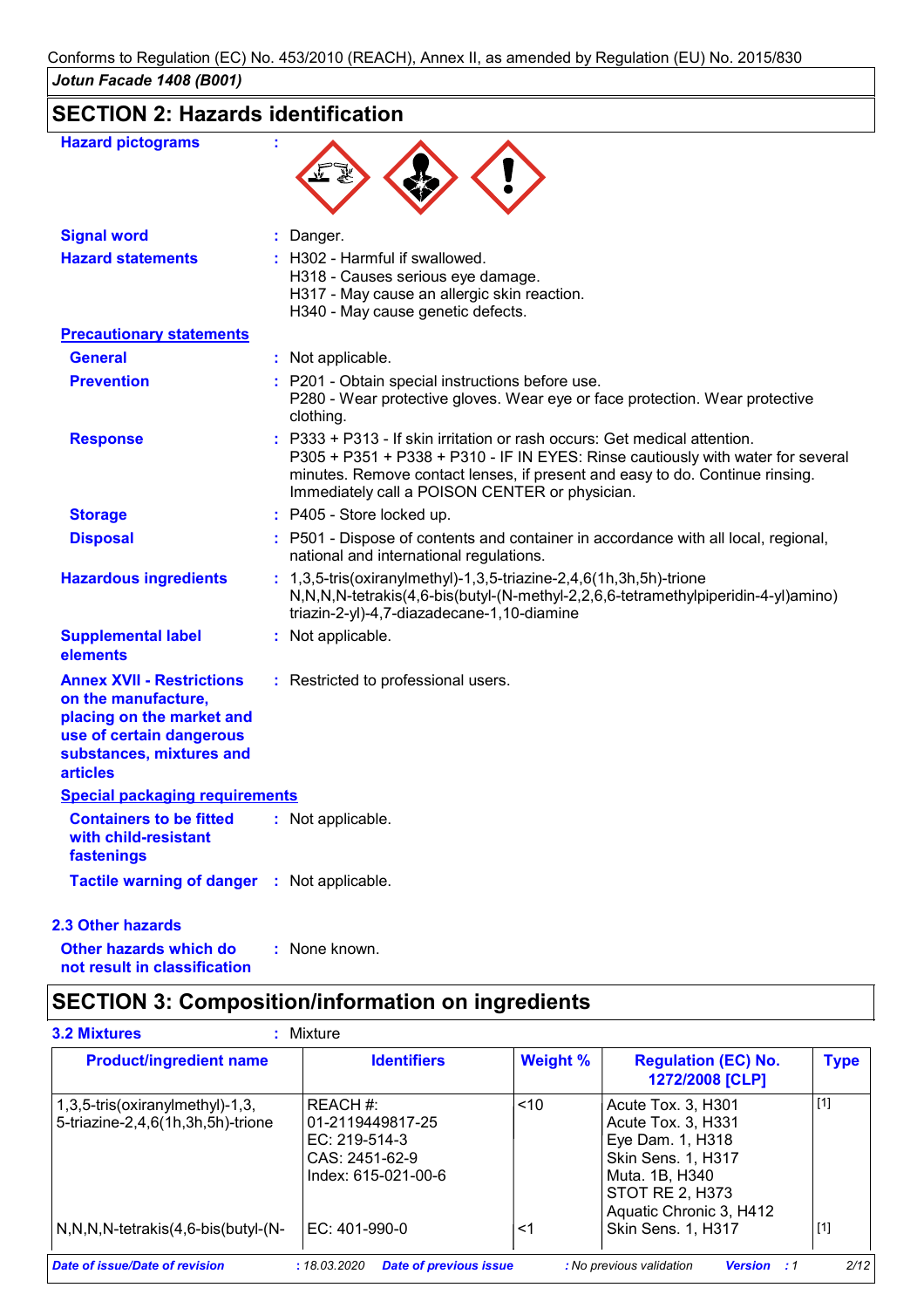### **SECTION 3: Composition/information on ingredients**

| methyl-2,2,6,6-tetramethylpiperidin- CAS: 106990-43-6<br>4-yl)amino)triazin-2-yl)-4,<br>7-diazadecane-1,10-diamine | STOT RE 2. H373 | (lymphatic system)<br>Aquatic Chronic 2, H411           |  |
|--------------------------------------------------------------------------------------------------------------------|-----------------|---------------------------------------------------------|--|
|                                                                                                                    | declared above. | See Section 16 for the full<br>text of the H statements |  |

There are no additional ingredients present which, within the current knowledge of the supplier and in the concentrations applicable, are classified as hazardous to health or the environment, are PBTs, vPvBs or Substances of equivalent concern, or have been assigned a workplace exposure limit and hence require reporting in this section.

**Type** 

[1] Substance classified with a health or environmental hazard

- [2] Substance with a workplace exposure limit
- [3] Substance meets the criteria for PBT according to Regulation (EC) No. 1907/2006, Annex XIII
- [4] Substance meets the criteria for vPvB according to Regulation (EC) No. 1907/2006, Annex XIII
- [5] Substance of equivalent concern
- [6] Additional disclosure due to company policy

Occupational exposure limits, if available, are listed in Section 8.

### **SECTION 4: First aid measures**

#### **4.1 Description of first aid measures**

**Over-exposure signs/symptoms**

| <b>General</b>                    | : In all cases of doubt, or when symptoms persist, seek medical attention. Never give<br>anything by mouth to an unconscious person. If unconscious, place in recovery<br>position and seek medical advice.                                                                                                                                                                                                     |  |
|-----------------------------------|-----------------------------------------------------------------------------------------------------------------------------------------------------------------------------------------------------------------------------------------------------------------------------------------------------------------------------------------------------------------------------------------------------------------|--|
| <b>Eye contact</b>                | : Check for and remove any contact lenses. Immediately flush eyes with running<br>water for at least 15 minutes, keeping eyelids open. Seek immediate medical<br>attention.                                                                                                                                                                                                                                     |  |
| <b>Inhalation</b>                 | : Remove to fresh air. Keep person warm and at rest. If not breathing, if breathing is<br>irregular or if respiratory arrest occurs, provide artificial respiration or oxygen by<br>trained personnel.                                                                                                                                                                                                          |  |
| <b>Skin contact</b>               | : Remove contaminated clothing and shoes. Wash skin thoroughly with soap and<br>water or use recognised skin cleanser. Do NOT use solvents or thinners.                                                                                                                                                                                                                                                         |  |
| <b>Ingestion</b>                  | : If swallowed, seek medical advice immediately and show the container or label.<br>Keep person warm and at rest. Do NOT induce vomiting.                                                                                                                                                                                                                                                                       |  |
| <b>Protection of first-aiders</b> | : No action shall be taken involving any personal risk or without suitable training. If it<br>is suspected that fumes are still present, the rescuer should wear an appropriate<br>mask or self-contained breathing apparatus. It may be dangerous to the person<br>providing aid to give mouth-to-mouth resuscitation. Wash contaminated clothing<br>thoroughly with water before removing it, or wear gloves. |  |

#### **4.2 Most important symptoms and effects, both acute and delayed**

| Over-exposure signs/symptoms   |                                                                                                                                                                          |  |  |  |
|--------------------------------|--------------------------------------------------------------------------------------------------------------------------------------------------------------------------|--|--|--|
| <b>Eye contact</b>             | : Adverse symptoms may include the following:<br>pain<br>watering<br>redness                                                                                             |  |  |  |
| <b>Inhalation</b>              | : No specific data.                                                                                                                                                      |  |  |  |
| <b>Skin contact</b>            | : Adverse symptoms may include the following:<br>pain or irritation<br>redness<br>blistering may occur                                                                   |  |  |  |
| <b>Ingestion</b>               | : Adverse symptoms may include the following:<br>stomach pains                                                                                                           |  |  |  |
|                                | 4.3 Indication of any immediate medical attention and special treatment needed                                                                                           |  |  |  |
| <b>Notes to physician</b>      | : In case of inhalation of decomposition products in a fire, symptoms may be delayed.<br>The exposed person may need to be kept under medical surveillance for 48 hours. |  |  |  |
| <b>Specific treatments</b>     | : No specific treatment.                                                                                                                                                 |  |  |  |
| Date of issue/Date of revision | 3/12<br>: 18.03.2020<br><b>Date of previous issue</b><br>: No previous validation<br><b>Version</b><br>:1                                                                |  |  |  |
|                                |                                                                                                                                                                          |  |  |  |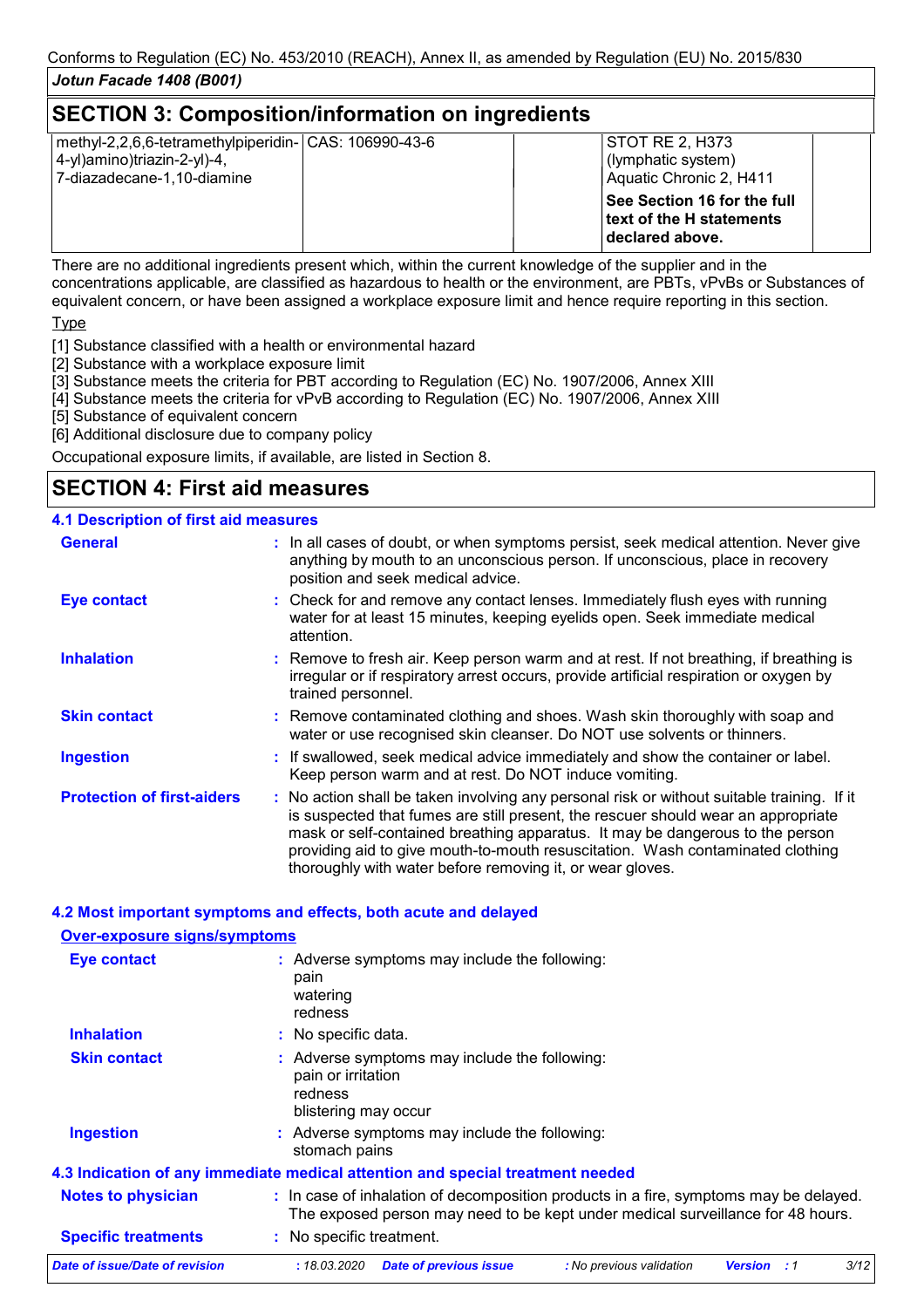Conforms to Regulation (EC) No. 453/2010 (REACH), Annex II, as amended by Regulation (EU) No. 2015/830

#### *Jotun Facade 1408 (B001)*

### **SECTION 4: First aid measures**

See toxicological information (Section 11)

## **SECTION 5: Firefighting measures**

| 5.1 Extinguishing media                                |                                                                                                                              |
|--------------------------------------------------------|------------------------------------------------------------------------------------------------------------------------------|
| <b>Suitable extinguishing</b><br>media                 | : Recommended: alcohol-resistant foam, $CO2$ blanket, water spray or mist.                                                   |
| <b>Unsuitable extinguishing</b><br>media               | : Do not use water jet.<br>Do not use inert gas under high pressure (e.g. CO2).                                              |
|                                                        | 5.2 Special hazards arising from the substance or mixture                                                                    |
| <b>Hazards from the</b><br>substance or mixture        | : Fire will produce dense black smoke. Exposure to decomposition products may<br>cause a health hazard.                      |
|                                                        | Fine dust clouds may form explosive mixtures with air.                                                                       |
| <b>Hazardous combustion</b><br>products                | : Decomposition products may include the following materials: carbon monoxide,<br>carbon dioxide, smoke, oxides of nitrogen. |
| <b>5.3 Advice for firefighters</b>                     |                                                                                                                              |
| <b>Special protective actions</b><br>for fire-fighters | : Cool closed containers exposed to fire with water. Do not release runoff from fire to<br>drains or watercourses.           |
| <b>Special protective</b>                              | : Appropriate breathing apparatus may be required.                                                                           |

### **SECTION 6: Accidental release measures**

**equipment for fire-fighters**

|                                                                       | 6.1 Personal precautions, protective equipment and emergency procedures                                                                                                                                                                                     |
|-----------------------------------------------------------------------|-------------------------------------------------------------------------------------------------------------------------------------------------------------------------------------------------------------------------------------------------------------|
| For non-emergency<br>personnel                                        | : Exclude sources of ignition and ventilate the area. Avoid breathing dust. Refer to<br>protective measures listed in sections 7 and 8.                                                                                                                     |
| For emergency responders :                                            | If specialised clothing is required to deal with the spillage, take note of any<br>information in Section 8 on suitable and unsuitable materials. See also the<br>information in "For non-emergency personnel".                                             |
| <b>6.2 Environmental</b><br>precautions                               | : Do not allow to enter drains or watercourses. If the product contaminates lakes,<br>rivers, or sewers, inform the appropriate authorities in accordance with local<br>regulations.                                                                        |
| <b>6.3 Methods and material</b><br>for containment and<br>cleaning up | : Contain and collect spillage with an electrically protected vacuum cleaner or by wet-<br>brushing and place in container for disposal according to local regulations (see<br>section 13). Do not use a dry brush as dust clouds or static can be created. |
| 6.4 Reference to other<br><b>sections</b>                             | : See Section 1 for emergency contact information.<br>See Section 8 for information on appropriate personal protective equipment.<br>See Section 13 for additional waste treatment information.                                                             |

## **SECTION 7: Handling and storage**

The information in this section contains generic advice and guidance. The list of Identified Uses in Section 1 should be consulted for any available use-specific information provided in the Exposure Scenario(s).

**Advice should be taken from a competent occupational health practitioner on the assessment of employees with skin or respiratory complaints before the individual is exposed to the uncured product.**

#### **7.1 Precautions for safe handling**

*Date of issue/Date of revision* **:** *18.03.2020 Date of previous issue : No previous validation Version : 1 4/12*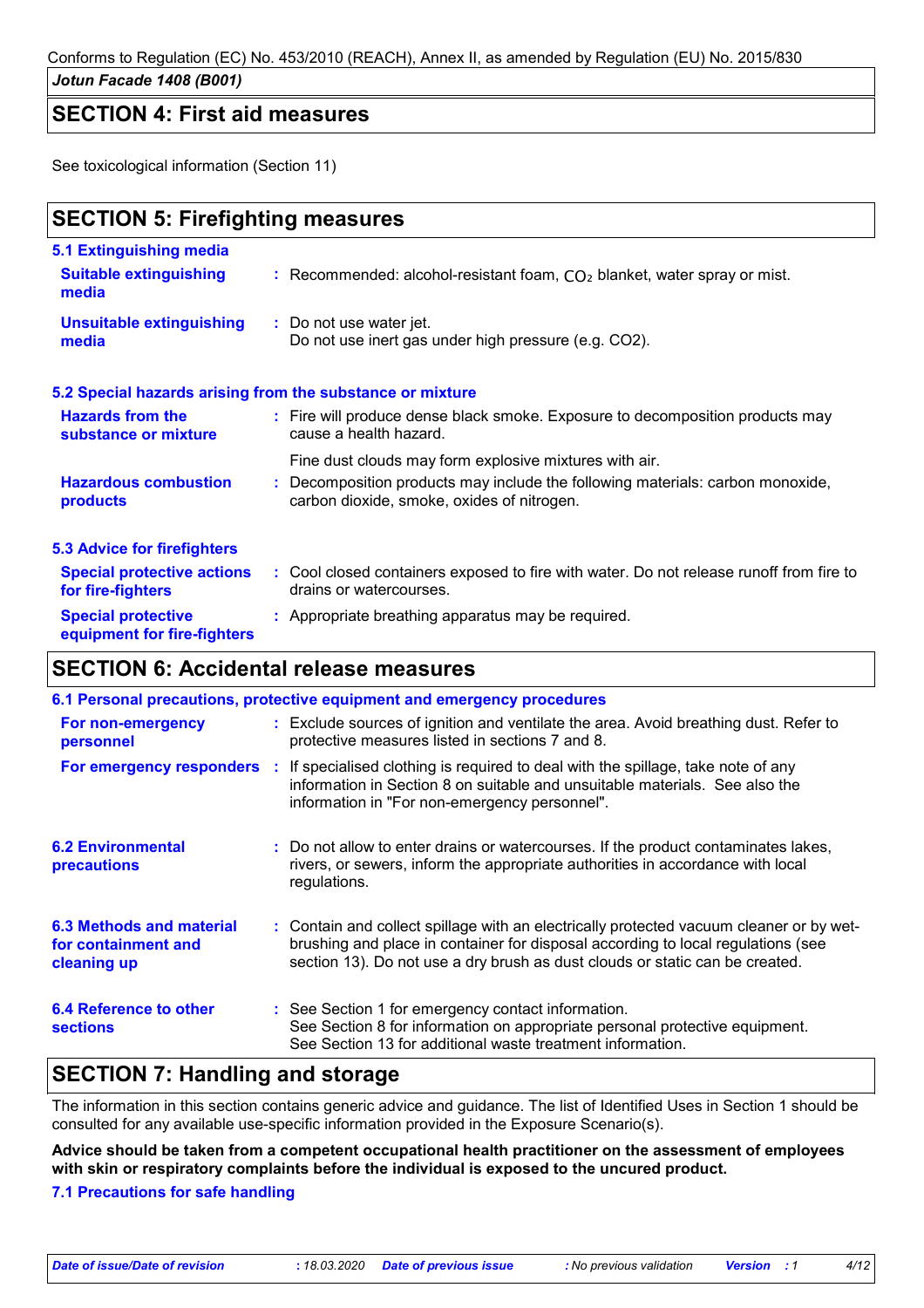### **SECTION 7: Handling and storage**

Precautions should be taken to prevent the formation of dusts in concentrations above flammable, explosive or occupational exposure limits.

Electrical equipment and lighting should be protected to appropriate standards to prevent dust coming into contact with hot surfaces, sparks or other ignition sources.

Mixture may charge electrostatically: always use earthing leads when transferring from one container to another. Operators should wear antistatic footwear and clothing and floors should be of the conducting type.

Keep away from heat, sparks and flame.

Avoid contact with skin and eyes. Avoid the inhalation of dust, particulates, spray or mist arising from the application of this mixture. Avoid inhalation of dust from sanding.

Eating, drinking and smoking should be prohibited in areas where this material is handled, stored and processed. Put on appropriate personal protective equipment (see Section 8).

Always keep in containers made from the same material as the original one.

Comply with the health and safety at work laws.

Do not allow to enter drains or watercourses.

#### **7.2 Conditions for safe storage, including any incompatibilities**

#### Store in accordance with local regulations.

#### **Additional information on storage conditions**

Observe label precautions. Store in a dry, cool and well-ventilated area. Keep away from heat and direct sunlight. Keep container tightly closed.

Keep away from sources of ignition. No smoking. Prevent unauthorised access. Containers that have been opened must be carefully resealed and kept upright to prevent leakage.

See Technical Data Sheet / packaging for further information.

#### **7.3 Specific end use(s) Recommendations :**

: Not available.

**Industrial sector specific : solutions** : Not available.

### **SECTION 8: Exposure controls/personal protection**

The information in this section contains generic advice and guidance. Information is provided based on typical anticipated uses of the product. Additional measures might be required for bulk handling or other uses that could significantly increase worker exposure or environmental releases.

#### **8.1 Control parameters**

#### **Occupational exposure limits**

No exposure limit value known. Dust Limit : 10 mg/m<sup>3</sup> (TWA of total inhalable dust) and 4 mg/m<sup>3</sup> (TWA of respirable)

**Recommended monitoring procedures**

**:** If this product contains ingredients with exposure limits, personal, workplace atmosphere or biological monitoring may be required to determine the effectiveness of the ventilation or other control measures and/or the necessity to use respiratory protective equipment. Reference should be made to monitoring standards, such as the following: European Standard EN 689 (Workplace atmospheres - Guidance for the assessment of exposure by inhalation to chemical agents for comparison with limit values and measurement strategy) European Standard EN 14042 (Workplace atmospheres - Guide for the application and use of procedures for the assessment of exposure to chemical and biological agents) European Standard EN 482 (Workplace atmospheres - General requirements for the performance of procedures for the measurement of chemical agents) Reference to national guidance documents for methods for the determination of hazardous substances will also be required.

#### **DNELs/DMELs**

No DNELs/DMELs available.

**PNECs**

No PNECs available

#### **8.2 Exposure controls**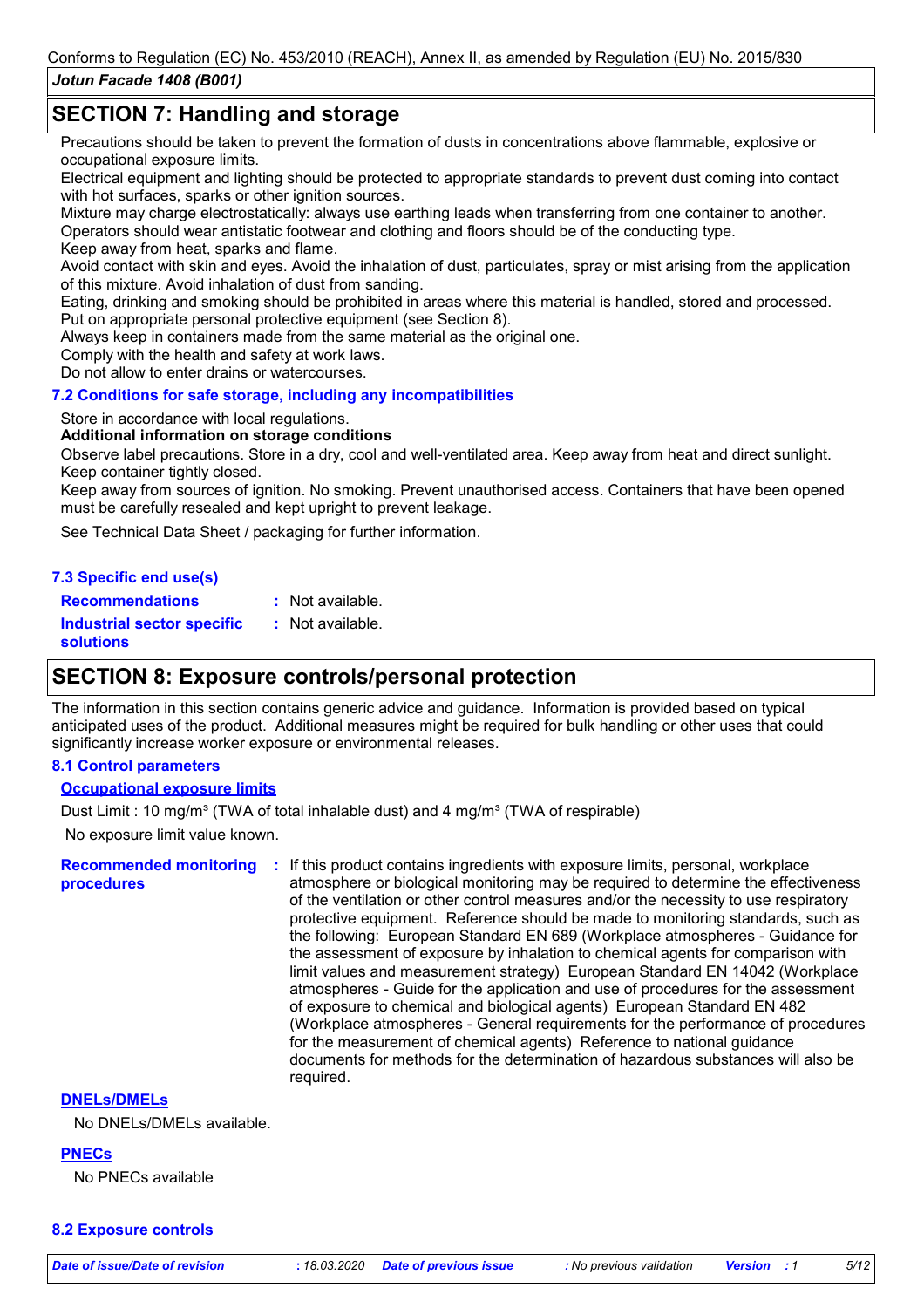# **SECTION 8: Exposure controls/personal protection**

| <b>Appropriate engineering</b><br>controls       | : Avoid breathing dust. Where reasonably practicable, this should be achieved by the<br>use of local exhaust ventilation and good general extraction. If these are not<br>sufficient to maintain exposure to dusts below the OEL, suitable respiratory<br>protection must be worn.                                                                                                                                                                                                                                                                                                                                                                                                                                                                                                                                                                                                                                                                                                                                                                                                                                                                                                                                                                                                                                                                                                                                                              |  |
|--------------------------------------------------|-------------------------------------------------------------------------------------------------------------------------------------------------------------------------------------------------------------------------------------------------------------------------------------------------------------------------------------------------------------------------------------------------------------------------------------------------------------------------------------------------------------------------------------------------------------------------------------------------------------------------------------------------------------------------------------------------------------------------------------------------------------------------------------------------------------------------------------------------------------------------------------------------------------------------------------------------------------------------------------------------------------------------------------------------------------------------------------------------------------------------------------------------------------------------------------------------------------------------------------------------------------------------------------------------------------------------------------------------------------------------------------------------------------------------------------------------|--|
| <b>Individual protection measures</b>            |                                                                                                                                                                                                                                                                                                                                                                                                                                                                                                                                                                                                                                                                                                                                                                                                                                                                                                                                                                                                                                                                                                                                                                                                                                                                                                                                                                                                                                                 |  |
| <b>Hygiene measures</b>                          | : Wash hands, forearms and face thoroughly after handling chemical products, before<br>eating, smoking and using the lavatory and at the end of the working period.<br>Appropriate techniques should be used to remove potentially contaminated clothing.<br>Contaminated work clothing should not be allowed out of the workplace. Wash<br>contaminated clothing before reusing. Ensure that eyewash stations and safety<br>showers are close to the workstation location.                                                                                                                                                                                                                                                                                                                                                                                                                                                                                                                                                                                                                                                                                                                                                                                                                                                                                                                                                                     |  |
| <b>Eye/face protection</b>                       | Safety eyewear complying to EN 166 should be used when a risk assessment<br>indicates this is necessary to avoid exposure to liquid splashes, mists, gases or<br>dusts. If contact is possible, the following protection should be worn, unless the<br>assessment indicates a higher degree of protection: chemical splash goggles and/<br>or face shield. If inhalation hazards exist, a full-face respirator may be required<br>instead.                                                                                                                                                                                                                                                                                                                                                                                                                                                                                                                                                                                                                                                                                                                                                                                                                                                                                                                                                                                                      |  |
| <b>Skin protection</b>                           |                                                                                                                                                                                                                                                                                                                                                                                                                                                                                                                                                                                                                                                                                                                                                                                                                                                                                                                                                                                                                                                                                                                                                                                                                                                                                                                                                                                                                                                 |  |
| <b>Gloves</b>                                    | There is no one glove material or combination of materials that will give unlimited<br>resistance to any individual or combination of chemicals.<br>The breakthrough time must be greater than the end use time of the product.<br>The instructions and information provided by the glove manufacturer on use,<br>storage, maintenance and replacement must be followed.<br>Gloves should be replaced regularly and if there is any sign of damage to the glove<br>material.<br>Always ensure that gloves are free from defects and that they are stored and used<br>correctly.<br>The performance or effectiveness of the glove may be reduced by physical/chemical<br>damage and poor maintenance.<br>Barrier creams may help to protect the exposed areas of the skin but should not be<br>applied once exposure has occurred.<br>Wear suitable gloves tested to EN374.<br>May be used, gloves(breakthrough time) 4 - 8 hours: polyvinyl alcohol (PVA)<br>Recommended, gloves(breakthrough time) > 8 hours: nitrile rubber, neoprene, PVC<br>For right choice of glove materials, with focus on chemical resistance and time of<br>penetration, seek advice by the supplier of chemical resistant gloves.<br>The user must check that the final choice of type of glove selected for handling this<br>product is the most appropriate and takes into account the particular conditions of<br>use, as included in the user's risk assessment. |  |
| <b>Body protection</b>                           | Personnel should wear protective clothing. Care should be taken in the selection of<br>protective clothing to ensure that inflammation and irritation of the skin at the neck<br>and wrists through contact with the powder are avoided.                                                                                                                                                                                                                                                                                                                                                                                                                                                                                                                                                                                                                                                                                                                                                                                                                                                                                                                                                                                                                                                                                                                                                                                                        |  |
| <b>Other skin protection</b>                     | Appropriate footwear and any additional skin protection measures should be<br>selected based on the task being performed and the risks involved and should be<br>approved by a specialist before handling this product.                                                                                                                                                                                                                                                                                                                                                                                                                                                                                                                                                                                                                                                                                                                                                                                                                                                                                                                                                                                                                                                                                                                                                                                                                         |  |
| <b>Respiratory protection</b>                    | : If workers are exposed to concentrations above the exposure limit, they must use a<br>respirator according to EN 140. If dust is generated and ventilation is inadequate,<br>use respirator that will protect against dust/mist. (FFP2 / N95).                                                                                                                                                                                                                                                                                                                                                                                                                                                                                                                                                                                                                                                                                                                                                                                                                                                                                                                                                                                                                                                                                                                                                                                                |  |
| <b>Environmental exposure</b><br><b>controls</b> | Do not allow to enter drains or watercourses.                                                                                                                                                                                                                                                                                                                                                                                                                                                                                                                                                                                                                                                                                                                                                                                                                                                                                                                                                                                                                                                                                                                                                                                                                                                                                                                                                                                                   |  |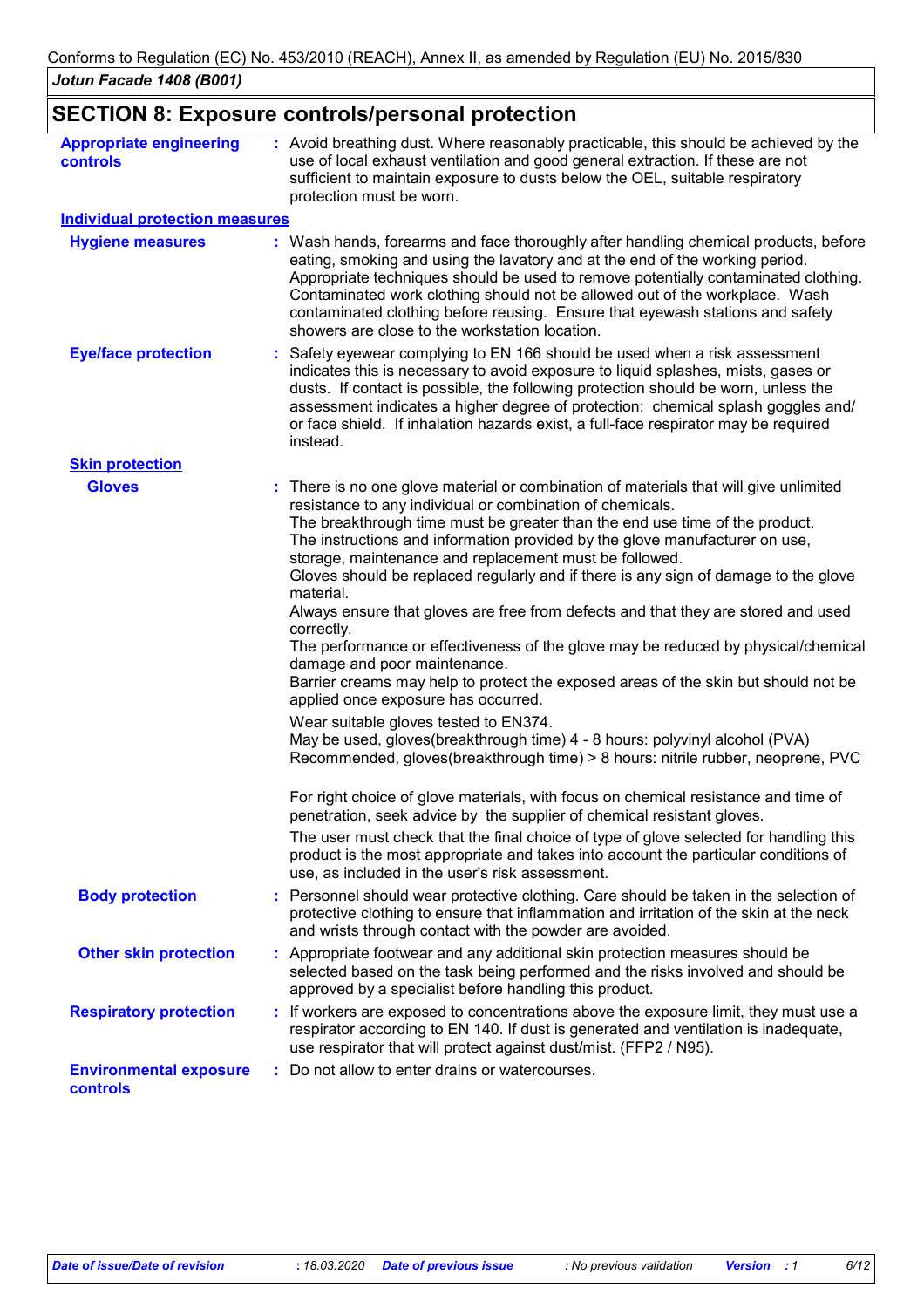# **SECTION 9: Physical and chemical properties**

### **9.1 Information on basic physical and chemical properties**

| <b>Appearance</b>                                                  |                                                                   |
|--------------------------------------------------------------------|-------------------------------------------------------------------|
| <b>Physical state</b>                                              | Solid, Powder,                                                    |
| <b>Colour</b>                                                      | : Various                                                         |
| <b>Odour</b>                                                       | : Odourless.                                                      |
| <b>Odour threshold</b>                                             | : Not applicable.                                                 |
| pH                                                                 | : Not applicable.                                                 |
| <b>Melting point (dust)</b>                                        | : $85 - 115$ °C                                                   |
| Initial boiling point and<br>boiling range                         | : Not applicable.                                                 |
| <b>Flash point</b>                                                 | : Not applicable.                                                 |
| <b>Evaporation rate</b>                                            | : Not applicable.                                                 |
| <b>Flammability (solid, gas)</b>                                   | : Fine dust clouds may form explosive mixtures with air.          |
| <b>Lower explosion limit (dust)</b>                                | : $30$ g/m <sup>3</sup> (EN 14034-3)                              |
| <b>Minimum ignition energy (mJ)</b>                                | $: 10 - 30$ (EN 13821)                                            |
| <b>Vapour pressure</b>                                             | : Not applicable.                                                 |
| <b>Vapour density</b>                                              | : Not applicable.                                                 |
| <b>Density</b>                                                     | : 1.2 to 1.9 g/cm <sup>3</sup>                                    |
| <b>Solubility(ies)</b>                                             | : Insoluble in the following materials: cold water and hot water. |
| <b>Partition coefficient: n-octanol/: Not applicable.</b><br>water |                                                                   |
| <b>Auto-ignition temperature</b>                                   | $:$ >450°C                                                        |
| <b>Decomposition temperature</b>                                   | $: >230^{\circ}$ C                                                |
| <b>Viscosity</b>                                                   | : Not applicable.                                                 |

#### **9.2 Other information**

No additional information.

# **SECTION 10: Stability and reactivity**

| <b>10.1 Reactivity</b>                            | : Fine dust clouds may form explosive mixtures with air.                                                                                                   |
|---------------------------------------------------|------------------------------------------------------------------------------------------------------------------------------------------------------------|
| <b>10.2 Chemical stability</b>                    | : Stable under recommended storage and handling conditions (see Section 7).                                                                                |
| <b>10.3 Possibility of</b><br>hazardous reactions | : Under normal conditions of storage and use, hazardous reactions will not occur.                                                                          |
| <b>10.4 Conditions to avoid</b>                   | : Avoid the creation of dust when handling and avoid all possible sources of ignition<br>(spark or flame).                                                 |
|                                                   | Take precautionary measures against electrostatic discharges.                                                                                              |
|                                                   | To avoid fire or explosion, dissipate static electricity during transfer by earthing and<br>bonding containers and equipment before transferring material. |
|                                                   | Prevent dust accumulation.                                                                                                                                 |
| 10.5 Incompatible materials                       | Not applicable.<br>÷.                                                                                                                                      |
| <b>10.6 Hazardous</b><br>decomposition products   | : Decomposition products may include the following materials: carbon monoxide,<br>carbon dioxide, smoke, oxides of nitrogen.                               |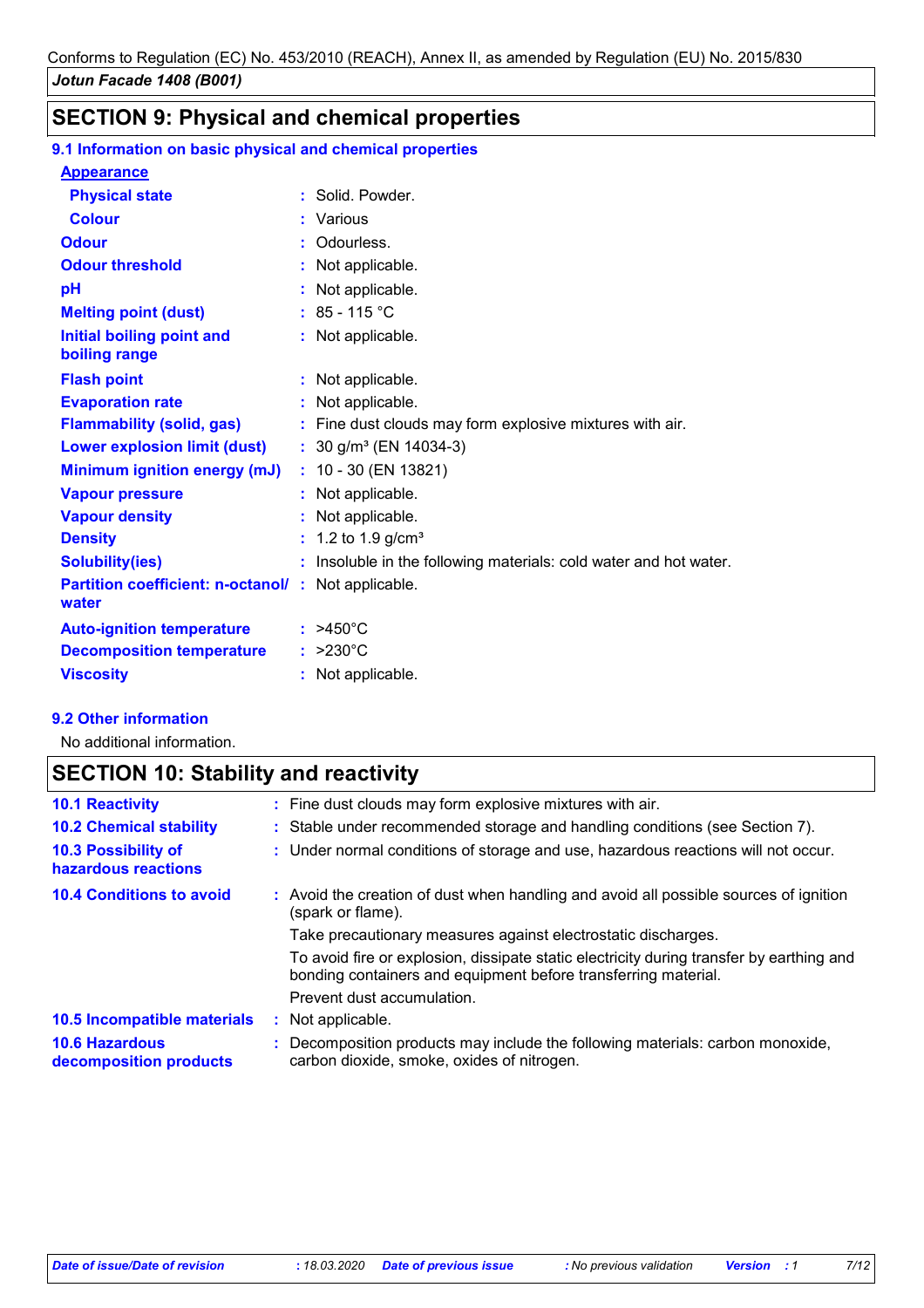### **SECTION 11: Toxicological information**

#### **11.1 Information on toxicological effects**

#### **Acute toxicity**

| <b>Product/ingredient name</b>                                                           | <b>Result</b> | <b>Species</b> | <b>Dose</b> | <b>Exposure</b> |
|------------------------------------------------------------------------------------------|---------------|----------------|-------------|-----------------|
| $1,3,5$ -tris(oxiranylmethyl)-1,<br>$ 3,5\text{-}$ triazine-2,4,6(1h,3h,5h)-<br>l trione | ILD50 Oral    | Rat            | 138 mg/kg   |                 |

#### **Acute toxicity estimates**

| <b>Route</b>         | <b>ATE value</b> |  |  |
|----------------------|------------------|--|--|
| <b>Oral</b>          | 1914.3 mg/kg     |  |  |
| Inhalation (vapours) | 57.43 mg/l       |  |  |

#### **Irritation/Corrosion**

| <b>Product/ingredient name</b>                                                                           | <b>Result</b>   | <b>Species</b>                     | <b>Score</b> | <b>Exposure</b>   | <b>Observation</b> |
|----------------------------------------------------------------------------------------------------------|-----------------|------------------------------------|--------------|-------------------|--------------------|
| 1,3,5-tris(oxiranylmethyl)-1,3, Eyes - Severe irritant<br>5-triazine-2,4,6(1h,3h,5h)-<br><b>I</b> trione |                 | Rabbit                             |              | 100<br>milligrams |                    |
|                                                                                                          | Eyes - Irritant | Mammal -<br>species<br>unspecified |              |                   |                    |

#### **Sensitisation**

| <b>Product/ingredient name</b>                                                                                                                        | <b>Route of</b><br>exposure | <b>Species</b>                  | <b>Result</b> |
|-------------------------------------------------------------------------------------------------------------------------------------------------------|-----------------------------|---------------------------------|---------------|
| $1,3,5$ -tris(oxiranylmethyl)-1,3, skin<br>5-triazine-2,4,6(1h,3h,5h)-<br>trione                                                                      |                             | Mammal - species<br>unspecified | Sensitising   |
| N,N,N,N-tetrakis(4,6-bis<br>$\vert$ (butyl-(N-methyl-2,2,6,<br>6-tetramethylpiperidin-4-yl)<br>  amino)triazin-2-yl)-4,<br>7-diazadecane-1,10-diamine | skin                        | Mammal - species<br>unspecified | Sensitising   |

#### **Mutagenicity**

May cause genetic defects.

#### **Carcinogenicity**

No known significant effects or critical hazards.

#### **Reproductive toxicity**

**Developmental effects :**

**Fertility effects :**

: No known significant effects or critical hazards.

: No known significant effects or critical hazards.

#### **Specific target organ toxicity (single exposure)**

Based on available data, the classification criteria are not met.

#### **Specific target organ toxicity (repeated exposure)**

| <b>Product/ingredient name</b>                                                                                                                                                                                                                                                                 | <b>Category</b>          | <b>Route of</b><br>exposure      | <b>Target organs</b>                 |
|------------------------------------------------------------------------------------------------------------------------------------------------------------------------------------------------------------------------------------------------------------------------------------------------|--------------------------|----------------------------------|--------------------------------------|
| $1,3,5$ -tris(oxiranylmethyl)-1,3,5-triazine-2,4,6(1h,3h,5h)-<br><b>Itrione</b><br>$\left(N, N, N\right)$ -tetrakis $\left(4, 6\right)$ -bis $\left(\frac{1}{2}\right)$ - $\left(N\right)$ -methyl-2,2,6,<br> 6-tetramethylpiperidin-4-yl)amino)triazin-2-yl)-4,<br>7-diazadecane-1,10-diamine | Category 2<br>Category 2 | Not determined<br>Not determined | l Not determined<br>Iymphatic system |

#### **Aspiration hazard**

Based on available data, the classification criteria are not met.

**Other information :**

: None identified.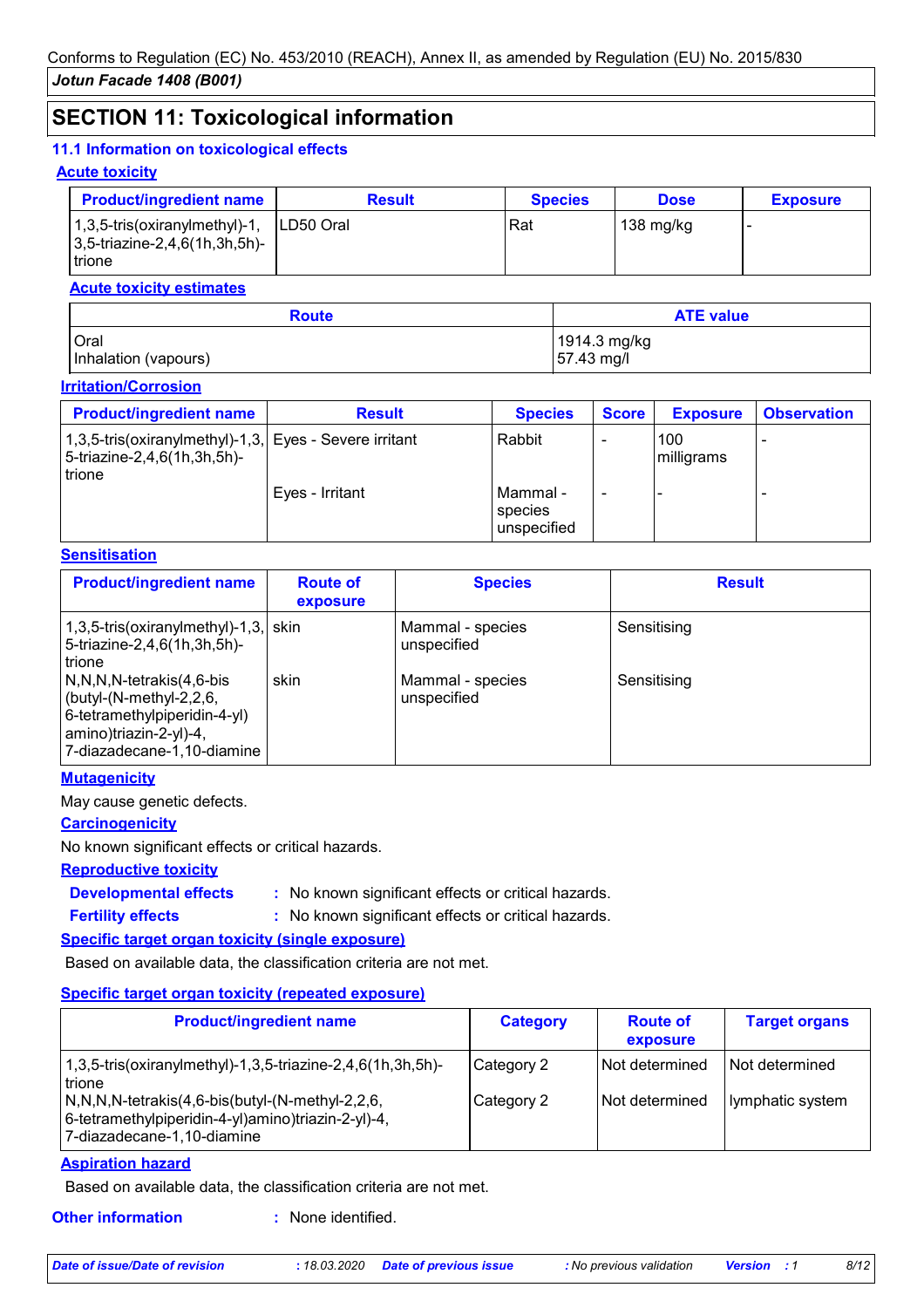## **SECTION 12: Ecological information**

#### **12.1 Toxicity**

There are no data available on the mixture itself.

Coating powder residues should not be allowed to enter drains or watercourses or be deposited where they could affect ground or surface waters.

The mixture has been assessed following the summation method of the CLP Regulation (EC) No 1272/2008 and is not classified as hazardous to the environment, but contains substance(s) hazardous to the environment. See section 3 for details.

No known significant effects or critical hazards.

#### **12.2 Persistence and degradability**

Not available.

#### **12.3 Bioaccumulative potential**

| <b>Product/ingredient name</b>                                                                                                               | $\mathsf{LogP}_\mathsf{ow}$ | <b>BCF</b> | <b>Potential</b> |
|----------------------------------------------------------------------------------------------------------------------------------------------|-----------------------------|------------|------------------|
| $1,3,5$ -tris(oxiranylmethyl)-1,3, $-0.8$<br>5-triazine-2,4,6(1h,3h,5h)-<br>trione                                                           |                             |            | llow             |
| N,N,N,N-tetrakis(4,6-bis <br>(butyl-(N-methyl-2,2,6,<br>6-tetramethylpiperidin-4-yl)<br>amino)triazin-2-yl)-4,<br>7-diazadecane-1,10-diamine | $-0.94$                     |            | How              |

#### **12.4 Mobility in soil**

| <b>Soil/water partition</b><br><b>coefficient (Koc)</b> | : Not available. |
|---------------------------------------------------------|------------------|
| <b>Mobility</b>                                         | : Not available. |

| 12.5 Results of PBT and vPvB assessment |                   |
|-----------------------------------------|-------------------|
| <b>PBT</b>                              | : Not applicable. |
| <b>vPvB</b>                             | : Not applicable. |

**12.6 Other adverse effects** : No known significant effects or critical hazards.

### **SECTION 13: Disposal considerations**

The information in this section contains generic advice and guidance. The list of Identified Uses in Section 1 should be consulted for any available use-specific information provided in the Exposure Scenario(s).

# **13.1 Waste treatment methods**

| <b>Product</b>                 |                                                                                                                                                                                                                                                                                                                                                                                                                                                                                                                                                      |
|--------------------------------|------------------------------------------------------------------------------------------------------------------------------------------------------------------------------------------------------------------------------------------------------------------------------------------------------------------------------------------------------------------------------------------------------------------------------------------------------------------------------------------------------------------------------------------------------|
| <b>Methods of disposal</b>     | : The generation of waste should be avoided or minimised wherever possible.<br>Disposal of this product, solutions and any by-products should at all times comply<br>with the requirements of environmental protection and waste disposal legislation<br>and any regional local authority requirements. Dispose of surplus and non-<br>recyclable products via a licensed waste disposal contractor. Waste should not be<br>disposed of untreated to the sewer unless fully compliant with the requirements of<br>all authorities with jurisdiction. |
| <b>Hazardous waste</b>         | $:$ Yes.                                                                                                                                                                                                                                                                                                                                                                                                                                                                                                                                             |
| <b>Disposal considerations</b> | : Do not allow to enter drains or watercourses.<br>Dispose of according to all federal, state and local applicable regulations.<br>If this product is mixed with other wastes, the original waste product code may no<br>longer apply and the appropriate code should be assigned.<br>For further information, contact your local waste authority.                                                                                                                                                                                                   |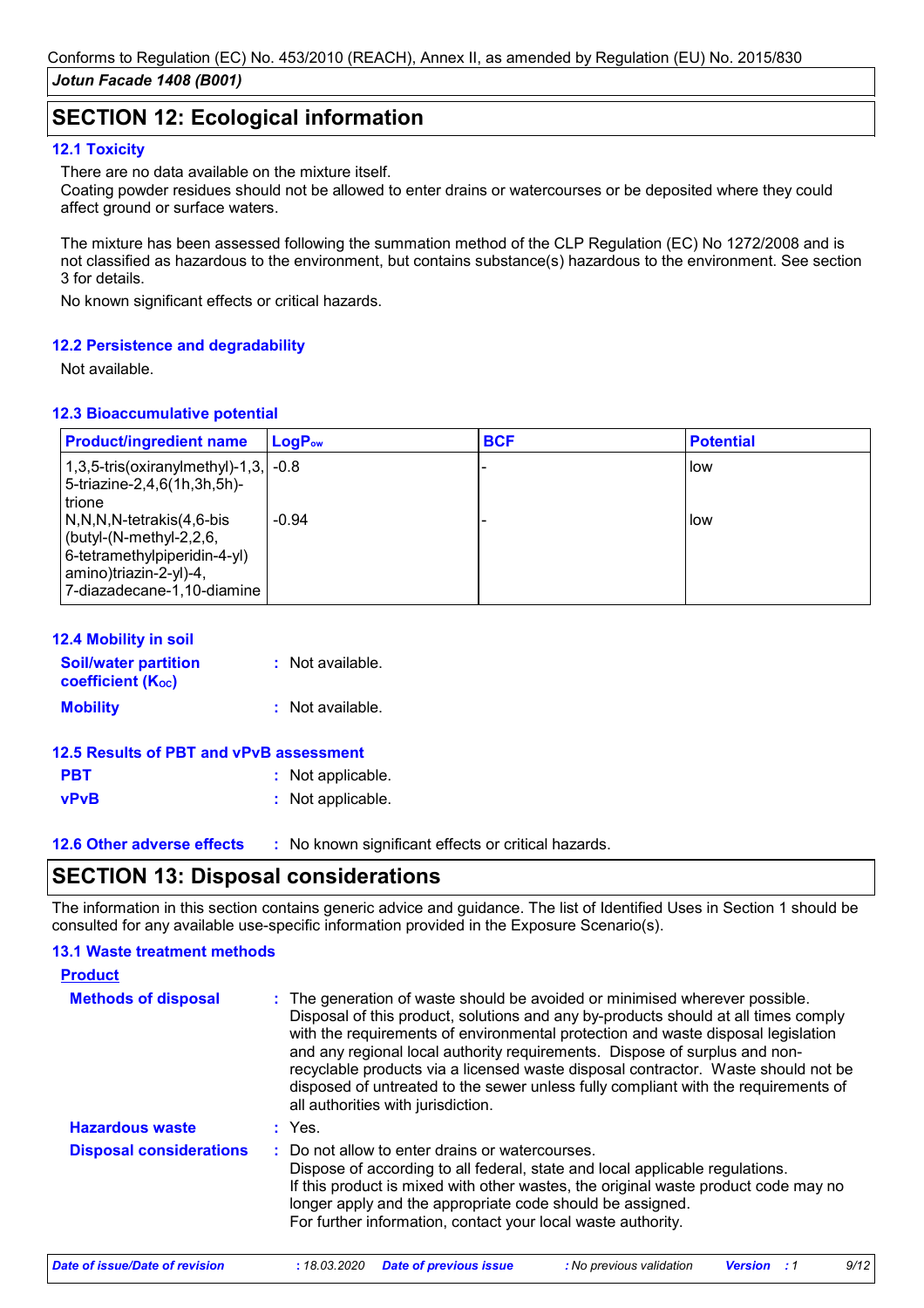### **SECTION 13: Disposal considerations**

| <b>European waste</b><br>catalogue (EWC) | substances                 | : 08 01 11* Waste paint and varnish containing organic solvents or other dangerous                                                                                                                                                                                                                        |
|------------------------------------------|----------------------------|-----------------------------------------------------------------------------------------------------------------------------------------------------------------------------------------------------------------------------------------------------------------------------------------------------------|
| <b>Packaging</b>                         |                            |                                                                                                                                                                                                                                                                                                           |
| <b>Methods of disposal</b>               |                            | : The generation of waste should be avoided or minimised wherever possible. Waste<br>packaging should be recycled. Incineration or landfill should only be considered<br>when recycling is not feasible.                                                                                                  |
| <b>Disposal considerations</b>           | national legal provisions. | : Using information provided in this safety data sheet, advice should be obtained from<br>the relevant waste authority on the classification of empty containers.<br>Empty containers must be scrapped or reconditioned.<br>Dispose of containers contaminated by the product in accordance with local or |
| <b>Type of packaging</b>                 |                            | European waste catalogue (EWC)                                                                                                                                                                                                                                                                            |
| <b>CEPE Paint Guidelines</b>             | 15 01 10*                  | packaging containing residues of or contaminated by<br>hazardous substances                                                                                                                                                                                                                               |
| <b>Special precautions</b>               |                            | : This material and its container must be disposed of in a safe way. Care should be<br>taken when handling emptied containers that have not been cleaned or rinsed out.<br>Empty containers or liners may retain some product residues. Avoid dispersal of                                                |

spilt material and runoff and contact with soil, waterways, drains and sewers.

### **SECTION 14: Transport information**

|                                           | <b>ADR/RID</b>           | <b>ADN</b>     | <b>IMDG</b>    | <b>IATA</b>    |
|-------------------------------------------|--------------------------|----------------|----------------|----------------|
| 14.1 UN number                            | Not regulated.           | Not regulated. | Not regulated. | Not regulated. |
| 14.2 UN proper<br>shipping name           | $\blacksquare$           |                |                |                |
| <b>14.3 Transport</b><br>hazard class(es) | $\overline{\phantom{a}}$ |                |                |                |
| <b>14.4 Packing</b><br>group              | ٠                        |                |                |                |
| 14.5<br><b>Environmental</b><br>hazards   | No.                      | No.            | No.            | No.            |

**14.6 Special precautions for : Transport within user's premises:** always transport in closed containers that are **user** upright and secure. Ensure that persons transporting the product know what to do in the event of an accident or spillage.

**14.7 Transport in bulk according to Annex II of Marpol and the IBC Code :** Not applicable.

### **SECTION 15: Regulatory information**

**15.1 Safety, health and environmental regulations/legislation specific for the substance or mixture EU Regulation (EC) No. 1907/2006 (REACH)**

**Annex XIV - List of substances subject to authorisation**

**Annex XIV**

None of the components are listed.

**Substances of very high concern**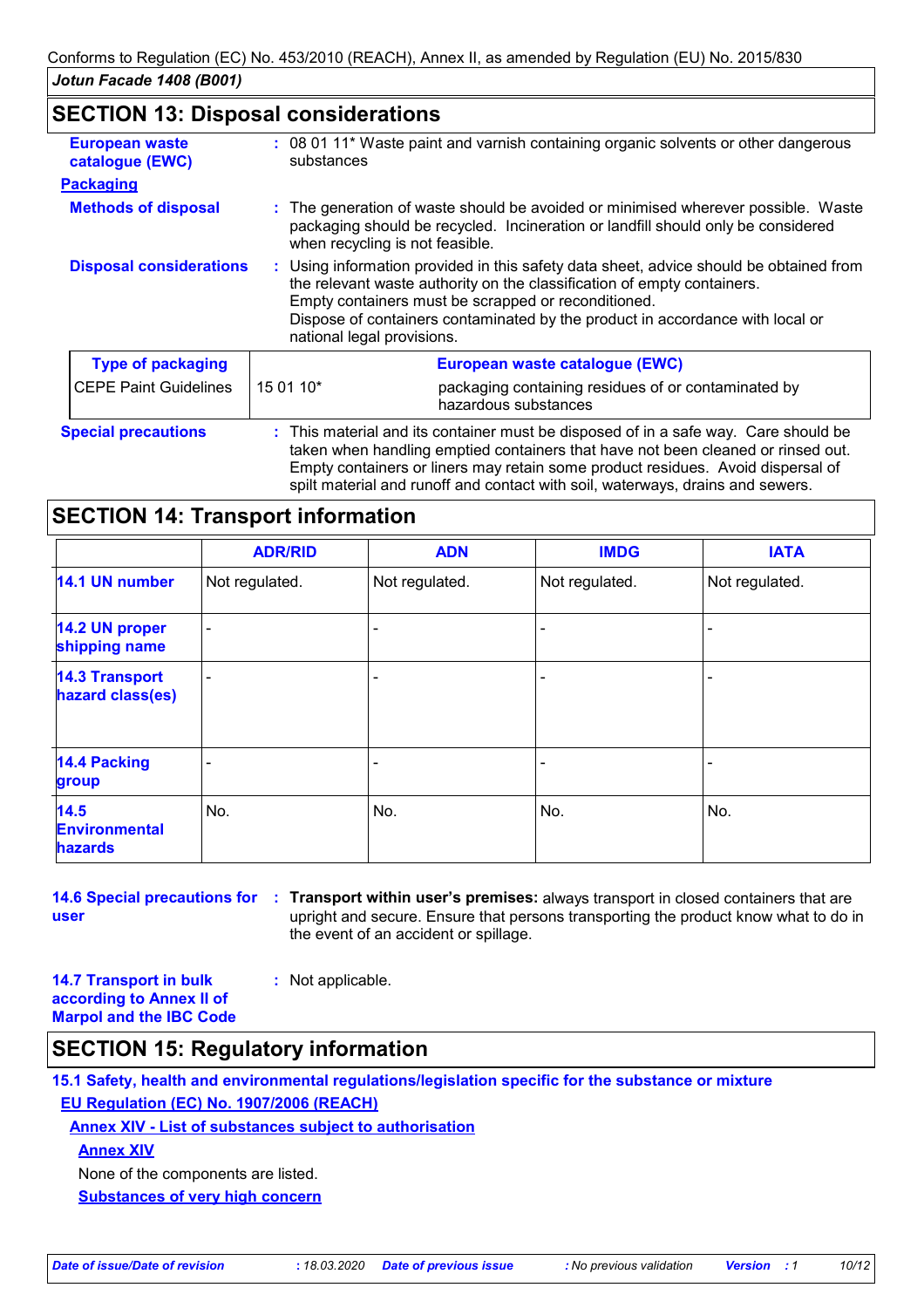| <b>Ingredient name</b>                                                                                                                                   |                   | <b>Intrinsic property</b>                                                                                                                                         | <b>Status</b> | <b>Reference</b><br>number | Date of<br>revision |
|----------------------------------------------------------------------------------------------------------------------------------------------------------|-------------------|-------------------------------------------------------------------------------------------------------------------------------------------------------------------|---------------|----------------------------|---------------------|
| 1,3,5-Tris(oxiran-2-ylmethyl)-1,3,<br>5-triazinane-2,4,6-trione; TGIC                                                                                    |                   | Mutagen                                                                                                                                                           | Candidate     | ED/87/2012                 | 18.06.2012          |
| <b>Annex XVII - Restrictions</b><br>on the manufacture,<br>placing on the market<br>and use of certain<br>dangerous substances,<br>mixtures and articles |                   | : Restricted to professional users.                                                                                                                               |               |                            |                     |
| <b>Other EU regulations</b>                                                                                                                              |                   |                                                                                                                                                                   |               |                            |                     |
| <b>VOC</b>                                                                                                                                               | : Not available.  |                                                                                                                                                                   |               |                            |                     |
| <b>VOC for Ready-for-Use</b><br><b>Mixture</b>                                                                                                           | : Not applicable. |                                                                                                                                                                   |               |                            |                     |
| <b>Europe inventory</b>                                                                                                                                  | : Not determined. |                                                                                                                                                                   |               |                            |                     |
| Ozone depleting substances (1005/2009/EU)<br>Not listed.                                                                                                 |                   |                                                                                                                                                                   |               |                            |                     |
| <b>Prior Informed Consent (PIC) (649/2012/EU)</b><br>Not listed.<br><b>Seveso Directive</b>                                                              |                   |                                                                                                                                                                   |               |                            |                     |
| This product is not controlled under the Seveso Directive.                                                                                               |                   |                                                                                                                                                                   |               |                            |                     |
| <b>National regulations</b>                                                                                                                              |                   |                                                                                                                                                                   |               |                            |                     |
| <b>Industrial use</b>                                                                                                                                    |                   | : The information contained in this safety data sheet does not constitute the user's<br>own assessment of workplace risks, as required by other health and safety |               |                            |                     |
|                                                                                                                                                          |                   | legislation. The provisions of the national health and safety at work regulations apply<br>to the use of this product at work.                                    |               |                            |                     |
| <b>International regulations</b>                                                                                                                         |                   |                                                                                                                                                                   |               |                            |                     |
| <b>Chemical Weapon Convention List Schedules I, II &amp; III Chemicals</b>                                                                               |                   |                                                                                                                                                                   |               |                            |                     |
| Not listed.                                                                                                                                              |                   |                                                                                                                                                                   |               |                            |                     |
| <b>Montreal Protocol (Annexes A, B, C, E)</b>                                                                                                            |                   |                                                                                                                                                                   |               |                            |                     |
| Not listed.                                                                                                                                              |                   |                                                                                                                                                                   |               |                            |                     |
| <b>Stockholm Convention on Persistent Organic Pollutants</b>                                                                                             |                   |                                                                                                                                                                   |               |                            |                     |
| Not listed.                                                                                                                                              |                   |                                                                                                                                                                   |               |                            |                     |
| <b>Rotterdam Convention on Prior Informed Consent (PIC)</b><br>Not listed.                                                                               |                   |                                                                                                                                                                   |               |                            |                     |
| <b>UNECE Aarhus Protocol on POPs and Heavy Metals</b>                                                                                                    |                   |                                                                                                                                                                   |               |                            |                     |

**15.2 Chemical safety** 

**:** Not applicable.

**assessment**

# **SECTION 16: Other information**

 $\nabla$  Indicates information that has changed from previously issued version.